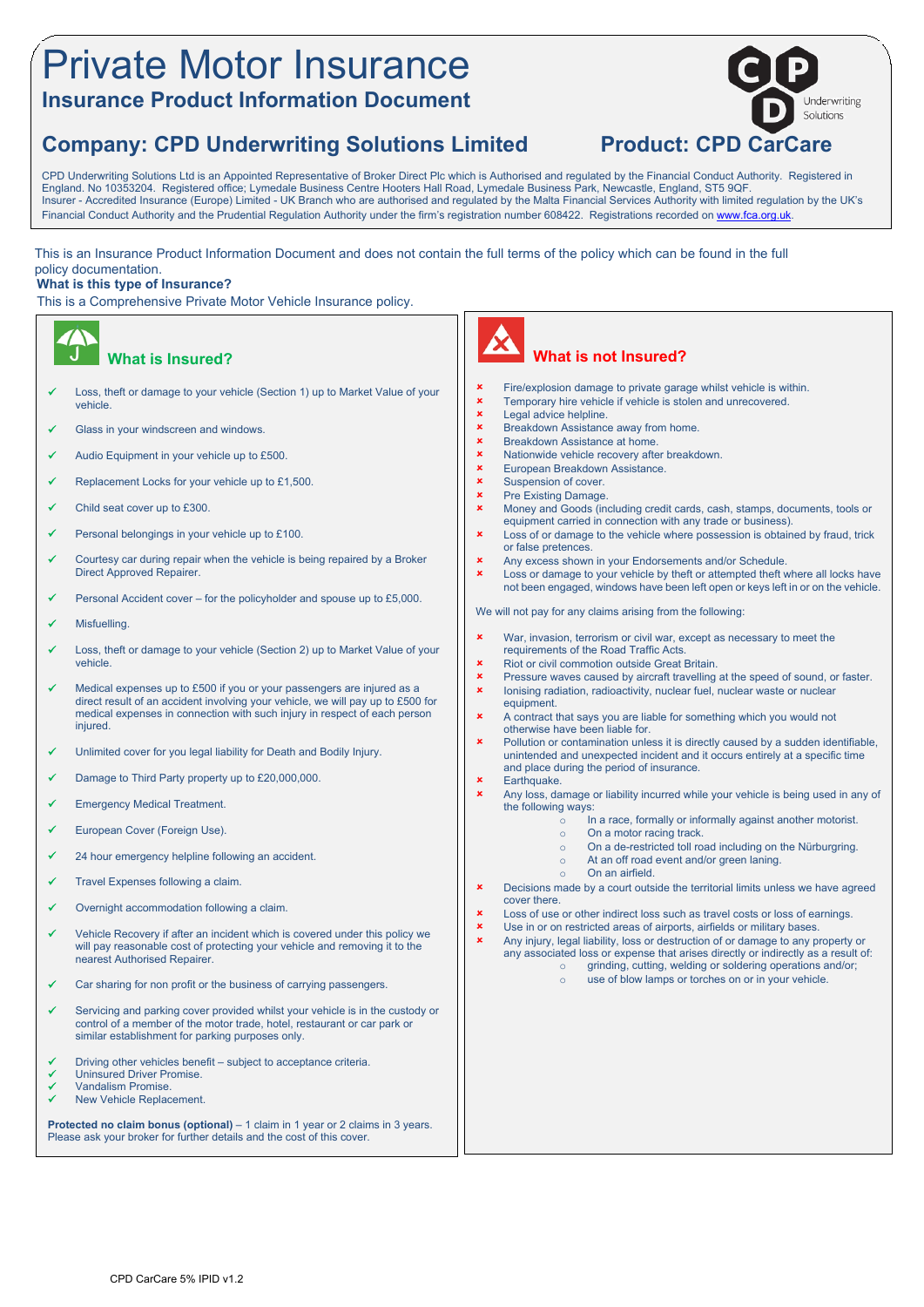### **Are there any restrictions on cover?**

For claims under Section 1 and/or 2 of your policy, if your vehicle is repairable as a result of damage sustained that is covered by this policy and the repairer chosen by you is not one of our Authorised Repairers, then an additional excess will apply. This excess will apply in addition to any other excesses and is indicated on your policy endorsements.

- Extension of your policy cover for European Cover (Foreign Use) is limited to a maximum of 45 days and your main permanent home is in the UK.
- ! Courtesy car is only available during repair to your vehicle following an insured accident, when using an Approved Repairer.
- ! The audio equipment limit specified is only for non manufacturer equipment that is permanently installed.
- We will at our option make a payment of cash or repair or reinstate or replace parts, following loss of or damage to the vehicle.

! If a tracking device is required (indicated by policy endorsement), or, you declare that your vehicle is fitted with an approved tracking/satellite device, we will not supply cover under Section 2 of your policy in respect of Theft or Attempted Theft unless a copy of the installation certificate is sent to us on submission of a claim, the device was activated at the time of the loss, all subscriptions are paid and up to date, and, the tracking/satellite device is notified within four hours of the discovery of the loss.



#### **Where am I covered?**

 British Isles and any member country of the European Union, Iceland, Norway, Switzerland and Serbia (please refer to your policy documentation for any restrictions and exclusions that apply).



#### **What are my obligations?**

- You must provide honest, accurate and complete information to us or your insurance broker as required.
- You must tell us immediately about any changes such as, but not limited to, change of drivers, change of vehicle or modifications to the vehicle, criminal or motoring convictions, change of occupation or where the vehicle will be kept. If you have given us inaccurate information this can affect your policy in one or more of the following ways (please refer to the General Terms and Conditions in your Policy Wording for full details): o We can charge you the appropriate additional premium;
	- o If a claim has been intimated, we may adopt a proportional approach to settle the claim;
	- o Void the policy back to its inception as if it never existed and repay the premiums paid and seek to recover from you any money paid towards any claims received including costs or expenses we have incurred;
		- If we would have applied different terms to your policy, we can treat your policy as if those different terms apply.
- You must advise of any incident which may result in a claim as soon as possible by contacting our Claimline and send us immediately any writ, summons, letter or communication which you receive in connection with any incident.
- You must not admit to, negotiate on, promise to pay or refuse any claim unless you have written permission from us.
- Your vehicle must be kept in a roadworthy and good condition.
- You must pay your premium.
- Pay any excess applicable as per your Policy Schedule and Endorsements
- If your vehicle is a convertible, any property must be locked in a boot or glove compartment.
- Any person driving the vehicle must have your permission to do so and have the appropriate Insurance cover and relevant driving license in place to do so.
- You must ensure that the vehicle is locked when it is unattended by you or any drivers permitted to drive the vehicle.
- You must fulfil your obligations and comply with all terms and conditions, as far as possible; otherwise we may not be able to deal with your claim.



#### **When and how do I pay?**

You pay your broker, this may be a one off payment or your broker may be able to arrange credit facilities if required.



#### **When does the cover start and end?**

Your policy covers you for 12 months from the date you request your policy to be started. This date will be shown within your Policy Schedule.



### **How do I cancel the contract?**

Cancellation Rights (cooling off period): If you decide that you do not want to accept the policy (or any subsequent renewal of the policy by us), please contact your insurance broker using the details provided on the covering letter within 14 days of receiving the policy documentation (or for renewals, within 14 days of your policy renewal date). We will only charge you on a pro rata basis for the time we have been on cover subject to a minimum premium of £35 (plus insurance premium tax). The balance of the premium will be returned to you, but there will be no refund where you are cancelling the policy following a claim within the period of insurance.

**Cancelling your Policy after 14 days:** You may be entitled to a refund of premium providing no claim has been made during the current period of insurance. This will be calculated on a proportionate basis and include a deduction of £35 to cover administrative costs of processing the insurance. These charges will be subject to Insurance Premium Tax where applicable.

In any of the above cancellation circumstances, you may also be charged a fee by your insurance broker for the cancellation of your insurance.

CPD Underwriting Solutions Ltd is an Appointed Representative of Broker Direct Plc which is Authorised and regulated by the Financial Conduct Authority. Registered in England. No 10353204. Registered office; Lymedale Business Centre Hooters Hall Road, Lymedale Business Park, Newcastle under Lyme, England, ST5 9QF. Policies administered by Broker Direct Plc. Authorised and regulated by the Financial Conduct Authority (307607).<br>Insurer: Accredited Insurance (Europe) Limited - UK Branch (UK Company Number: BR021362; FRN:608422) is the UK Branch of Accredited Insurance (Eur

incorporated in Malta (Company number: C59505) with limited liability and with its Registered Office and principal place of business at Development House, St Anne Street, Floriana, FRN 9010 Malta. Accredited Insurance (Europe) Limited is licensed in accordance with the Insurance Business Act, 1998 (Chapter 403, Laws of Malta) to carry out insurance and reinsurance business, and together with its UK Branch, is subject to limited regulation by the UK's Financial Conduct Authority and the Prudential Regulation Authority.